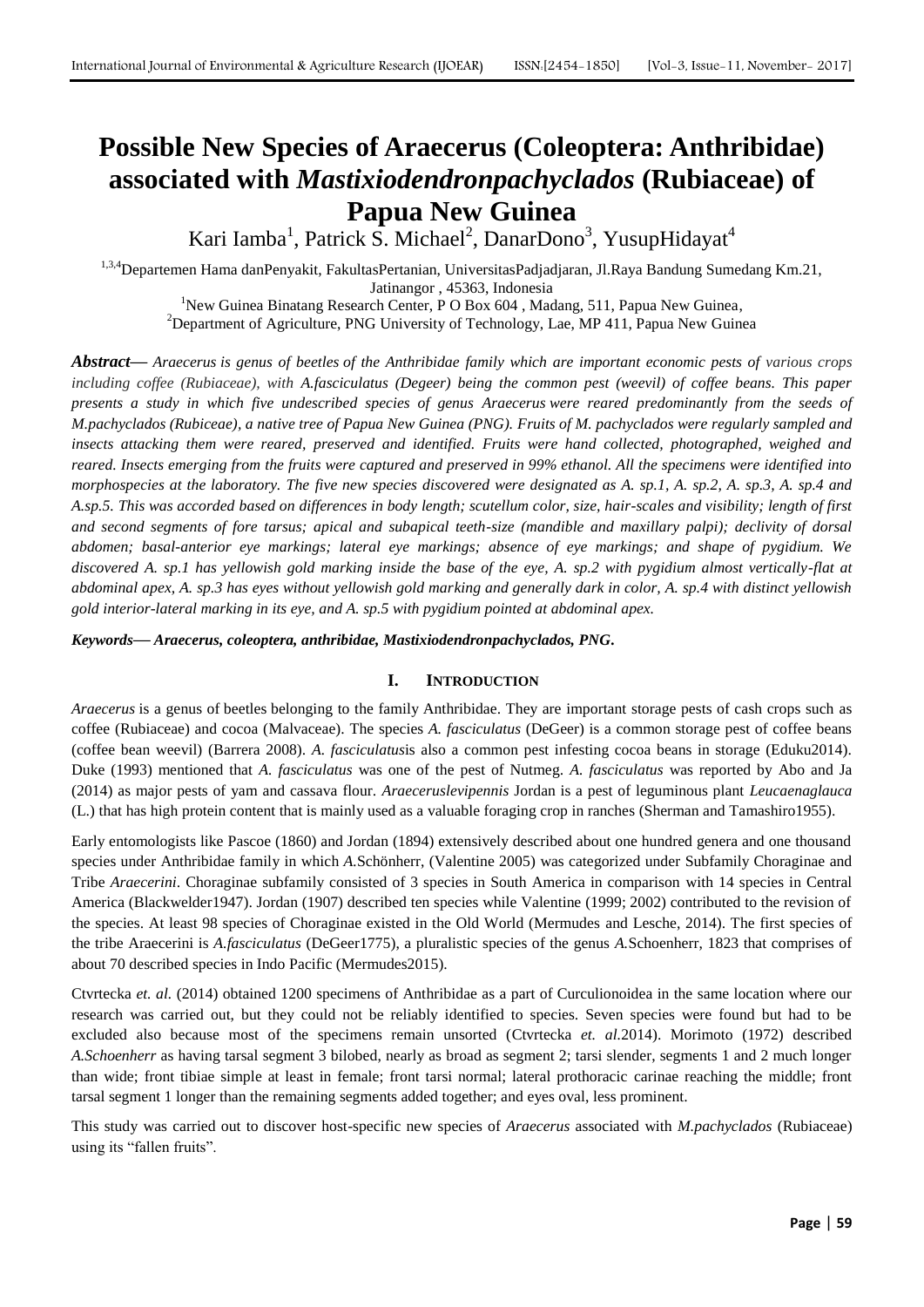## **II. MATERIALS AND METHODS**

## **2.1 Field Sampling**

The study was conducted in relatively a primary forest at Wanang Conservation Area (5°13 'S, 145°04 'E), Madang, PNG between  $15<sup>th</sup>$  January to  $31<sup>st</sup>$  May, 2015. The vegetation of the study area is of mix evergreen rainforest on latosol with a humid climate (Laidlaw *et al.*2007; Paijmans 1976; Whitfeld *et. al.*2012). The annual rainfall is 3600 mm, and experiences a mild dry season from July to September, with annual temperature of 26°C (McAlpine *et. al*. 1983; Ctvrtecka*et al.*2014).

*Mastixiodendronpachyclados* is a locally abundant fruit bearing tree species, therefore was selected for this study. Fruits were collected (sampled) systematically following rows from within an existing 50 ha forest dynamics plant plot and few were sampled outside the plot. Sampling was carried out in different areas of the forest, including areas of both low and high abundance of *M. pachyclados*. The densities of fruits on the ground were measured and the sampling covered areas of both high and low density of fruits. Fruits of each tree species were separately placed into plastic bags and given an unique tree number code for identification. A fruit from each tree was sliced in half, and photographed together with unsliced fruits.

The fruits were then separated into plastic rearing containers (plastic boxes) and weighed on an electronic balance. Three fruits from each tree were sliced and measured (length, width, height, seed length, seed width and seed height). The rearing containers were closely monitored on a daily basis for hatched insects. The insects which hatched were collected by opening the side of the plastic lid, put in a pre-labeled test tube and preserved in 99% ethanol.

#### **2.2 Identification**

All the wet specimens were taken to New Guinea Binatang Research Center (NGBRC) in Madang, PNG to be identified. Identification was carried out with the aid of reference text books, online insect databases [\(www.buglife.com\)](http://www.buglife.com/), and insect database and reference collections of NGBRC. The specimens were initially sorted into morpho-species and given codes based on distinct morphological features. Identification was done to genus level and species were divided into *A.* sp.1, *A.*  sp.2, *A.* sp.3, *A*. sp.4 and *A.*sp.5, according to their differences in morphology.

The morphological features used for identification of the "possible new species" were: body length, tarsal segment, eye markings, apical teeth, scutellum and pygidium. Descriptions of these distinctive morphological features were analyzed using Dichotomous Key System.

# **III. RESULTS**

The identification keys of each species and pictures of their specific body parts are presented below.

Eength of body equal to or more than 4mm (Figure 1a) and length of body equal to or less than 4mm (Figure 1b)



**FIG. 1.BODY LENGTH OF THE SPECIES**

 Scutellum very small, poorly visible or dark in color (Figure 2a) and scutellum small and densely covered with yellowish brown hair-like scales (Figure 2b).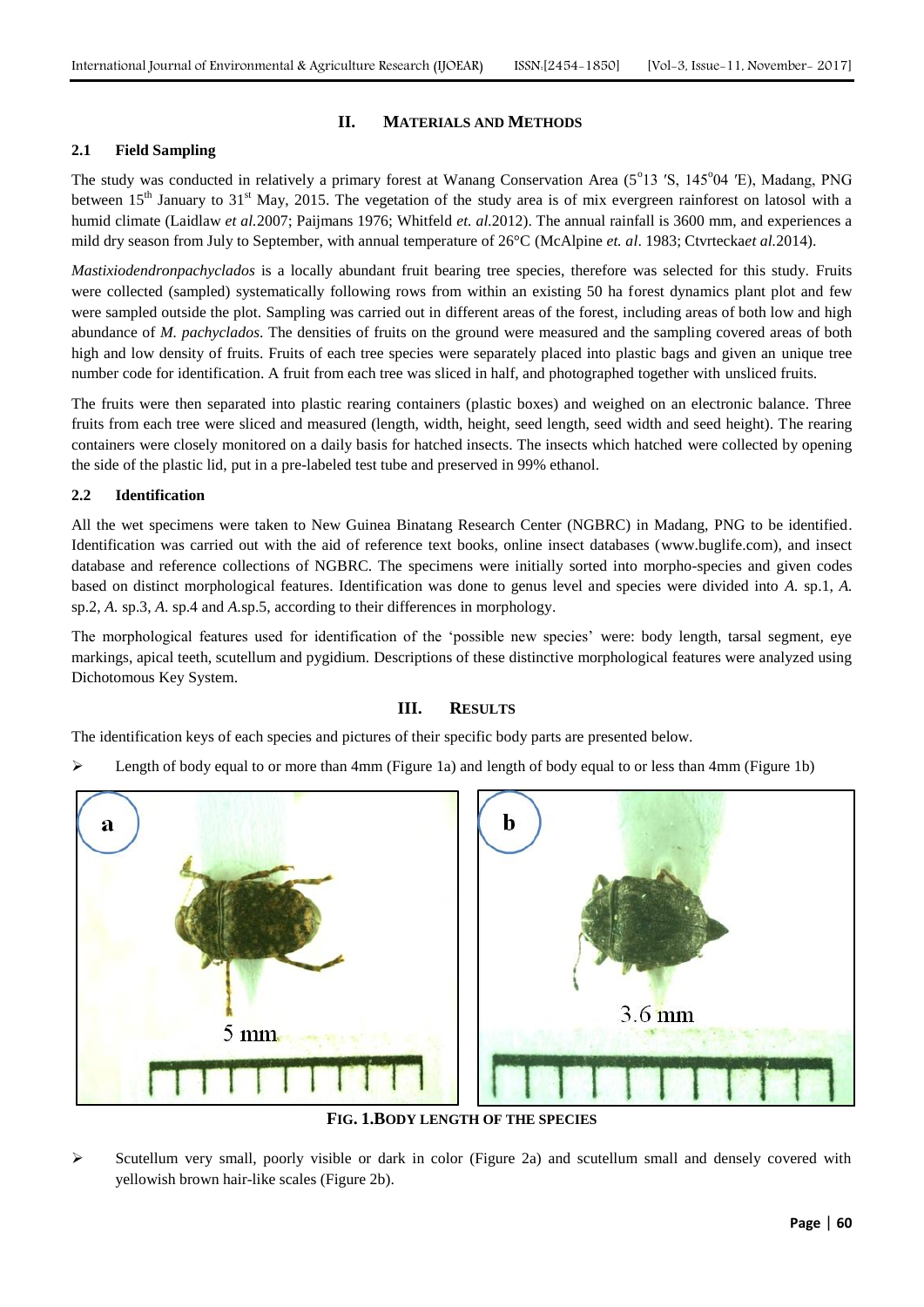



**FIG.2.SCUTELLUM SIZE AND COLOR OF THE SPECIES**

 First segment of fore tarsus longer than second segment (Figure 3a) and first segment of fore tarsus equal to or shorter than second segment (Figure 3b).



**FIG.3.FORE AND SECOND SEGMENT OF TARSUS**

 Unequal-sized apical and subapical teeth (mandible and maxillary palpi) (Figure 4a) and almost equal-sized apical subapical teeth (mandible and maxillary palpi) (Figure 4b).





**FIG.4.MANDIBLE AND MAXILLARY PALPI OF THE SPECIES**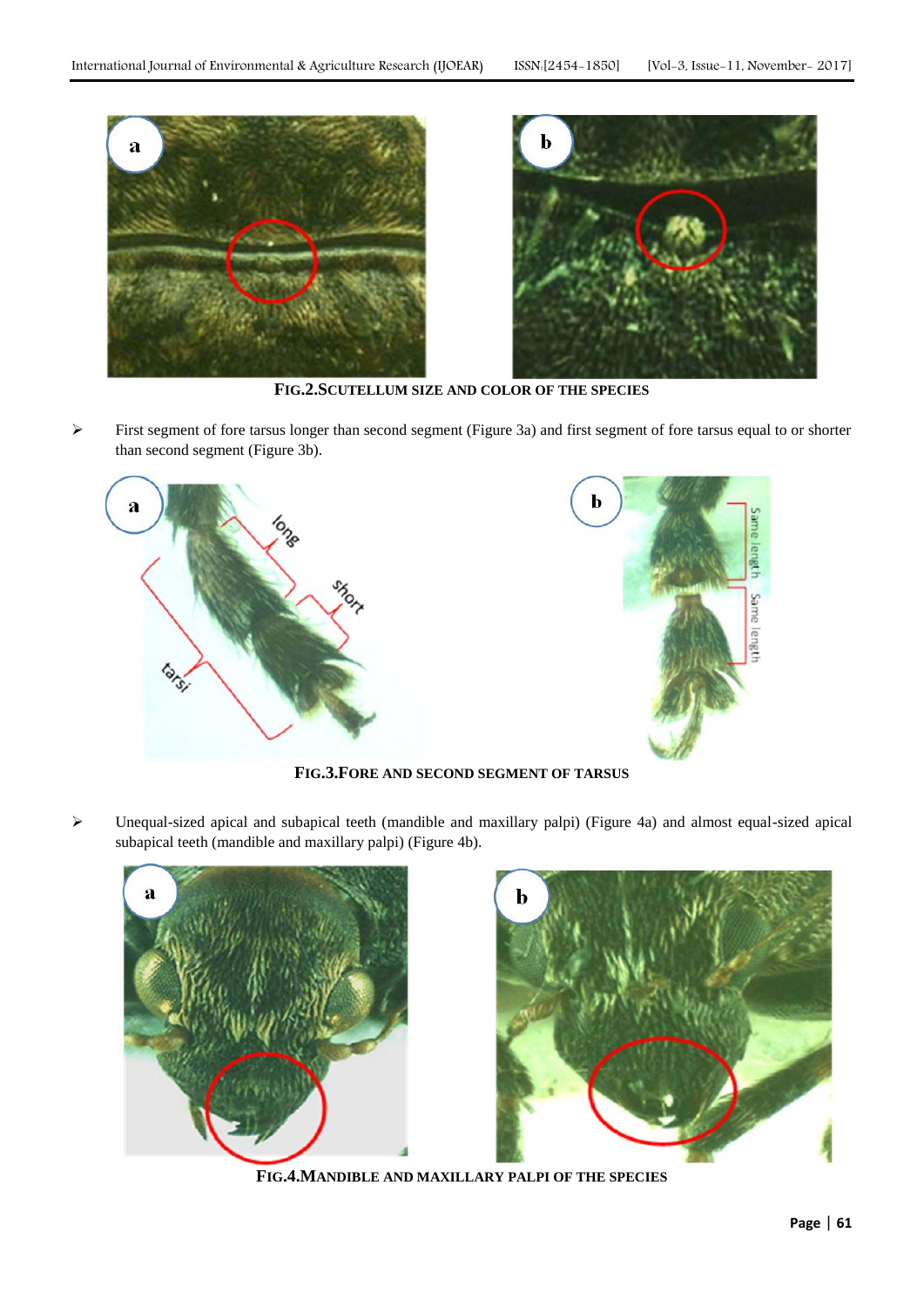High declivity towards the abdominal apex (Figure 5a) and low declivity towards the abdominal apex (Figure 5b).



**FIG.5. DECLIVITY OF THE SPECIES**

 $\triangleright$  Yellowish gold marking inside the base of eye on A. sp. 1(Figure 6a) and eyes without yellowish gold marking inside the base of eye (Figure 6b).





**FIG. 6.COLORATION INSIDE THE BASES (6A) SPECIES 1 AND (6B) SPECIES**

 Pygidium pointed at abdominal apex in A. sp. 5 (Figure 7a) and pygidium almost vertically-flat at abdominal apex in A. sp. 2 (Figure 7b).





**FIG.7.PYGIDIUM ORIENTATION (7A) SPECIES 5 AND (7B) SPECIES 2**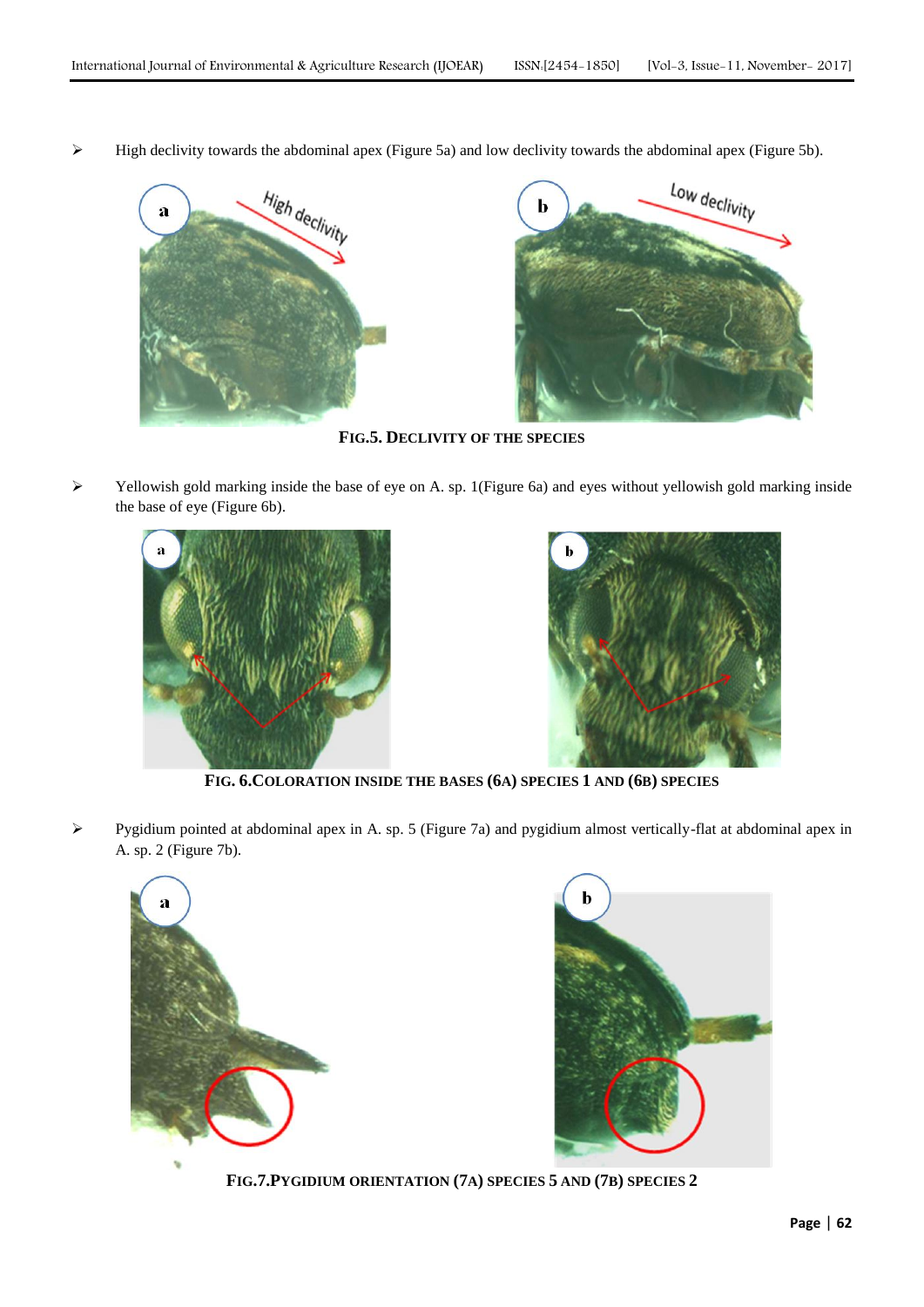$\triangleright$  Eye with yellowish gold interior-lateral marking in A.sp. 4 (Figure 8a) and eye without marking and generally dark in color of A.sp. 3 (Figure 8b).





**FIG.8.INTERIOR LATERAL MARKING (8A) SPECIES 4 AND (8B) SPECIES 3**

## **IV. DISCUSSION**

*Araecerus* belonging to the Anthribidae family has the prominent club shaped antenna; adults are elongated and slightly oval; have a short beak and straight antennae; elytra with distinct rows of striae absent; and pronotum with a transverse ridge towards the base. As per Holloway (1982), the genus *Araecerus* has (i) second segment of tarsi forming lobes around the third segment; (ii) elytra with areas of differently colored scale-like hairs; (iii) antenna attached on the top of the head; (iv) base of antennal segment and groove is visible from above; (v) first segment of the tarsi is three times longer than wide; (vi) pronotum without a transverse ridge but with the base itself slightly raised; and (vii) base of pronotum gently curved with mid part converging towards scutellum.

The five species identified differ from their close relative *A. fasciculatus* by certain morphological features. *A. fasciculatus* possess antennal club, and the entire eye and the elytra without distinct striation (Bright 1993). Body length of an adult beetle is about 3–5 mm (El-sayed 1935; Bright 1993; Robinson 2005). All the five species identified fall in the same body length range; *A.s*p.1 (5mm), *A.* sp.2 (3.8 mm), *A.* sp.3 (4mm), *A.* sp.4 (4.5mm) and *A*.*s*p.5 (3.6mm). In comparison to the five species, *A. fasciculatus* has paler elytra with hairs denser and irregular so that there are darker and lighter areas and the first segment of the front tarsi is as long as the rest of the segments combined (including the claws). The five species have dense hairs, regular markings on the elytra and first segment of the front tarsi shorter than the rest of the segments combined (including the claws).

Interestingly, all species identified are host-specific to *M.pachyclados* and predominantly reared from seeds rather than the mesocarp. Since coffee (*Coffeaarabica & C. robusta*) belongs to the same family as *M. pachyclados*, this unique feeding guild thus categorizes the five "new possible species"as seed feeders. Species under *Araecerus*,e.g. *A.*fasciculatus, mostly are reported as seed feeds of important crops such as coffee (Barrera 2008), cocoa (Eduku 2014), nutmeg (Duke 1993), leguminous plant *Leucaenaglauca* L.) (Sherman and Tamashiro 1955) and on pesticide plant, *Meliaazedarach* L. (Ardakani and Nasserzadeh 2014). These indicate that the outcome of this study has implications for management of the species identified.

The fact that the insects were reared from *M.pachyclados* in a tropical rainforest habitat demonstrates wide host range of *Araecerus* beetles, and a range of forest trees as alternate host for breeding, oviposition, migration and food resources. We propose additional studies on molecular characterization and analysis for confirmation of these species.

# **V. CONCLUSION**

The genus *Araecerus* is a major pest of important cash crops (e.g. coffee and cocoa) and identification of new pests and quantification of their abundance are prerequisites to crop protection. It is known now that *A. fasciculatus* was found feeding on pesticide plant *Meliaazedarach* L., which may support their ability to tolerate application of botanical pesticides. In such